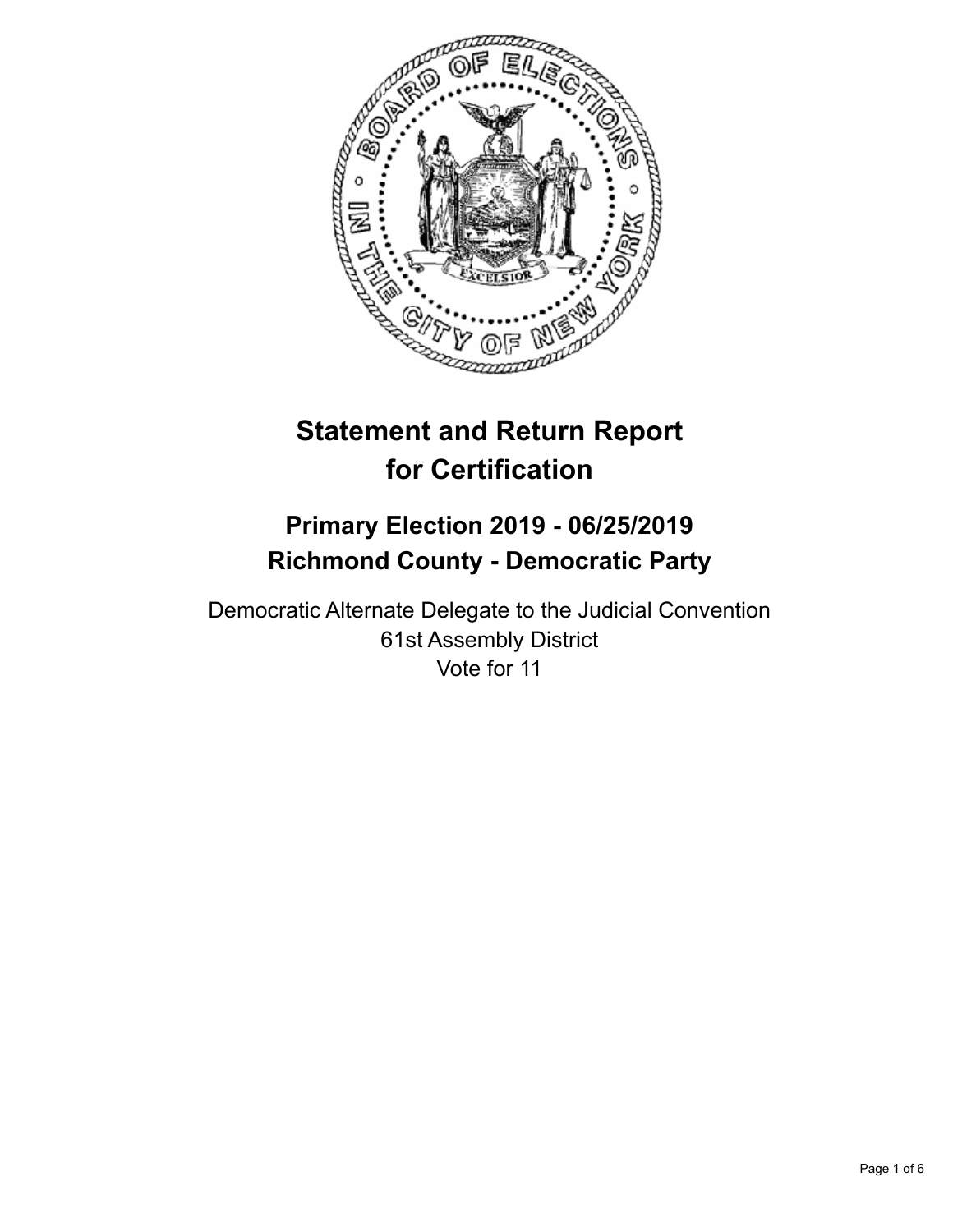

#### **Assembly District 61**

| PUBLIC COUNTER                                           | 1,299        |
|----------------------------------------------------------|--------------|
| <b>MANUALLY COUNTED EMERGENCY</b>                        | 0            |
| <b>ABSENTEE / MILITARY</b>                               | 237          |
| <b>AFFIDAVIT</b>                                         | 5            |
| <b>Total Ballots</b>                                     | 1,541        |
| Less - Inapplicable Federal/Special Presidential Ballots | 0            |
| <b>Total Applicable Ballots</b>                          | 1,541        |
| <b>GERALD DWAYNE SPILLER</b>                             | 256          |
| <b>MARYANN ANDERSON</b>                                  | 421          |
| CHRISTINE A. JOHNSON                                     | 447          |
| JOHN T. FARAG                                            | 207          |
| <b>SHERWIN A. SUSS</b>                                   | 157          |
| SADICK M. SAMMY                                          | 202          |
| <b>MARK S. MURPHY</b>                                    | 376          |
| <b>WILLIAM CARDONA</b>                                   | 276          |
| GIOSUE J. PUGLIESE                                       | 405          |
| PHILIP BLITZ                                             | 382          |
| <b>JOHN W. VITUCCI</b>                                   | 429          |
| CINDY J. VOORSPUY                                        | 506          |
| <b>CHRISTOPHER M. BAUER</b>                              | 512          |
| CHRISTOPHER H. BENBOW                                    | 438          |
| STEFANIE A. LAVELLE                                      | 631          |
| KAMILLAH M. HANKS                                        | 634          |
| <b>KEVIN T. ELKINS</b>                                   | 459          |
| PRISCILLA C. MARCO                                       | 552          |
| <b>SAMAN MAHMOOD</b>                                     | 494          |
| ALEXANDER BALTOVSKI (WRITE-IN)                           | 1            |
| ALI DREDELE (WRITE-IN)                                   | 1            |
| ANN MARIE SELTZER (WRITE-IN)                             | $\mathbf{1}$ |
| ANN MARIE SELZER (WRITE-IN)                              | 1            |
| ANNE ALLARCON (WRITE-IN)                                 | 1            |
| CHARLES D. FALL (WRITE-IN)                               | 1            |
| CHARLES ROLAND (WRITE-IN)                                | 1            |
| CHRISTIEN JOPASUA (WRITE-IN)                             | 1            |
| CHRISTOPHER CURI (WRITE-IN)                              | 1            |
| CIRO ASPERTI (WRITE-IN)                                  | 1            |
| CORY BOOKER (WRITE-IN)                                   | 1            |
| CYNTHIA LOWNEY (WRITE-IN)                                | 1            |
| DAVID THOMAS (WRITE-IN)                                  | 1            |
| DEBORAH L. ROSE (WRITE-IN)                               | 1            |
| DIANE SAVINO (WRITE-IN)                                  | 1            |
| DYLAN SCHWARTZ (WRITE-IN)                                | 1            |
| FELIX ORTIZ (WRITE-IN)                                   | 1            |
| <b>GABRIEL CHENG (WRITE-IN)</b>                          | 1            |
| GENA MIMOZA (WRITE-IN)                                   | 1            |
| JAMES SEXTON (WRITE-IN)                                  | 1            |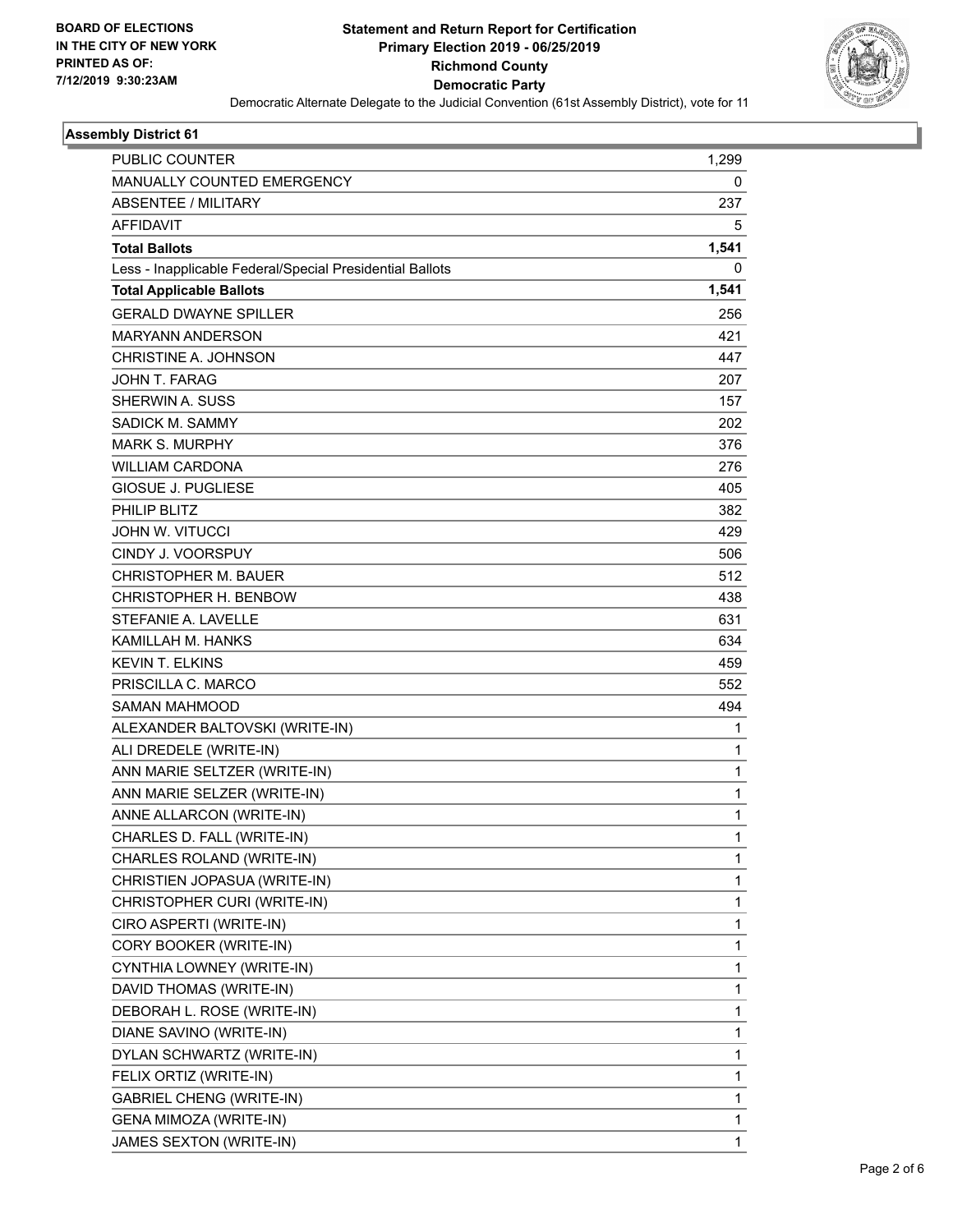

#### **Assembly District 61**

| JOHN F. ADRIAN (WRITE-IN)          | 1            |
|------------------------------------|--------------|
| JOHN F. MORAN (WRITE-IN)           | 1            |
| JOHN N. SOLLAZZO (WRITE-IN)        | $\mathbf 1$  |
| JOHN P. GULINO (WRITE-IN)          | $\mathbf{1}$ |
| JULIENNE VERDI (WRITE-IN)          | $\mathbf{1}$ |
| KAMALLAH HARRIS (WRITE-IN)         | $\mathbf 1$  |
| KAREN VIVIANI (WRITE-IN)           | 1            |
| KATHLEEN MURPHY (WRITE-IN)         | 1            |
| KEVIN P. MCKERNAN (WRITE-IN)       | $\mathbf 1$  |
| LINDY CRESCITELLI (WRITE-IN)       | $\mathbf 1$  |
| LOUIS L. LIEDY (WRITE-IN)          | $\mathbf 1$  |
| LUIS HERNANDEZ (WRITE-IN)          | $\mathbf{1}$ |
| MARTIN R. JAMES (WRITE-IN)         | $\mathbf 1$  |
| MARYANN MELENDEZ (WRITE-IN)        | $\mathbf 1$  |
| MARYBETH MELENDEZ (WRITE-IN)       | $\mathbf{1}$ |
| MICHAEL CUSICK (WRITE-IN)          | $\mathbf{1}$ |
| MICHAEL DOWNEY (WRITE-IN)          | $\mathbf{1}$ |
| MICHAEL SCHRADER (WRITE-IN)        | $\mathbf{1}$ |
| MICHELLE ROLLER (WRITE-IN)         | $\mathbf{1}$ |
| MODYE OLISO (WRITE-IN)             | $\mathbf{1}$ |
| OLUWARART OGANKYE (WRITE-IN)       | $\mathbf 1$  |
| OMILAN JOHYSE (WRITE-IN)           | $\mathbf{1}$ |
| PETER KILLEN (WRITE-IN)            | 1            |
| RADHISRIHINA MOHAN (WRITE-IN)      | 1            |
| REMBA MOSDALE (WRITE-IN)           | $\mathbf{1}$ |
| SHARENE MULLUJE (WRITE-IN)         | $\mathbf{1}$ |
| STEVEN HIGGINS (WRITE-IN)          | 1            |
| STEVEN SCHWALL (WRITE-IN)          | 1            |
| TAL JASMIN (WRITE-IN)              | 1            |
| UNATTRIBUTABLE WRITE-IN (WRITE-IN) | 7            |
| VINCENT GRAZIANO (WRITE-IN)        | 1            |
| <b>Total Votes</b>                 | 7,841        |
| Unrecorded                         | 9,110        |
|                                    |              |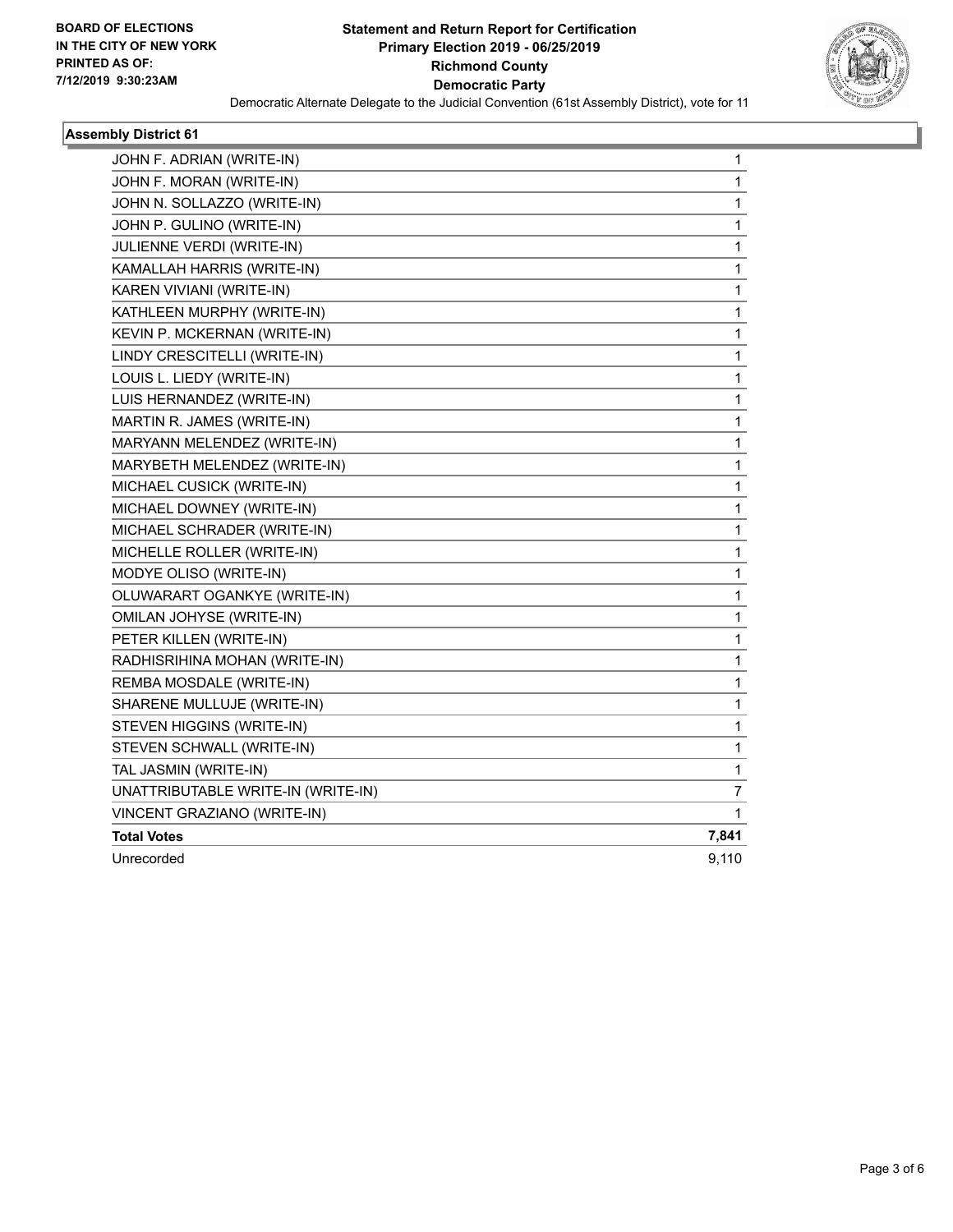

#### **Total for Democratic Alternate Delegate to the Judicial Convention (61st Assembly District) - Richmond County**

| PUBLIC COUNTER                                           | 1,299        |
|----------------------------------------------------------|--------------|
| MANUALLY COUNTED EMERGENCY                               | 0            |
| ABSENTEE / MILITARY                                      | 237          |
| AFFIDAVIT                                                | 5            |
| <b>Total Ballots</b>                                     | 1,541        |
| Less - Inapplicable Federal/Special Presidential Ballots | 0            |
| <b>Total Applicable Ballots</b>                          | 1,541        |
| <b>GERALD DWAYNE SPILLER</b>                             | 256          |
| <b>MARYANN ANDERSON</b>                                  | 421          |
| CHRISTINE A. JOHNSON                                     | 447          |
| JOHN T. FARAG                                            | 207          |
| <b>SHERWIN A. SUSS</b>                                   | 157          |
| SADICK M. SAMMY                                          | 202          |
| <b>MARK S. MURPHY</b>                                    | 376          |
| <b>WILLIAM CARDONA</b>                                   | 276          |
| <b>GIOSUE J. PUGLIESE</b>                                | 405          |
| PHILIP BLITZ                                             | 382          |
| <b>JOHN W. VITUCCI</b>                                   | 429          |
| <b>CINDY J. VOORSPUY</b>                                 | 506          |
| <b>CHRISTOPHER M. BAUER</b>                              | 512          |
| CHRISTOPHER H. BENBOW                                    | 438          |
| STEFANIE A. LAVELLE                                      | 631          |
| KAMILLAH M. HANKS                                        | 634          |
| <b>KEVIN T. ELKINS</b>                                   | 459          |
| PRISCILLA C. MARCO                                       | 552          |
| <b>SAMAN MAHMOOD</b>                                     | 494          |
| ALEXANDER BALTOVSKI (WRITE-IN)                           | 1            |
| ALI DREDELE (WRITE-IN)                                   | $\mathbf{1}$ |
| ANN MARIE SELTZER (WRITE-IN)                             | $\mathbf{1}$ |
| ANN MARIE SELZER (WRITE-IN)                              | $\mathbf{1}$ |
| ANNE ALLARCON (WRITE-IN)                                 | $\mathbf{1}$ |
| CHARLES D. FALL (WRITE-IN)                               | 1            |
| CHARLES ROLAND (WRITE-IN)                                | 1            |
| CHRISTIEN JOPASUA (WRITE-IN)                             | 1            |
| CHRISTOPHER CURI (WRITE-IN)                              | 1            |
| CIRO ASPERTI (WRITE-IN)                                  | 1            |
| CORY BOOKER (WRITE-IN)                                   | 1            |
| CYNTHIA LOWNEY (WRITE-IN)                                | 1            |
| DAVID THOMAS (WRITE-IN)                                  | 1            |
| DEBORAH L. ROSE (WRITE-IN)                               | 1            |
| DIANE SAVINO (WRITE-IN)                                  | 1            |
| DYLAN SCHWARTZ (WRITE-IN)                                | 1            |
| FELIX ORTIZ (WRITE-IN)                                   | 1            |
| <b>GABRIEL CHENG (WRITE-IN)</b>                          | 1            |
| GENA MIMOZA (WRITE-IN)                                   | 1            |
| JAMES SEXTON (WRITE-IN)                                  | 1            |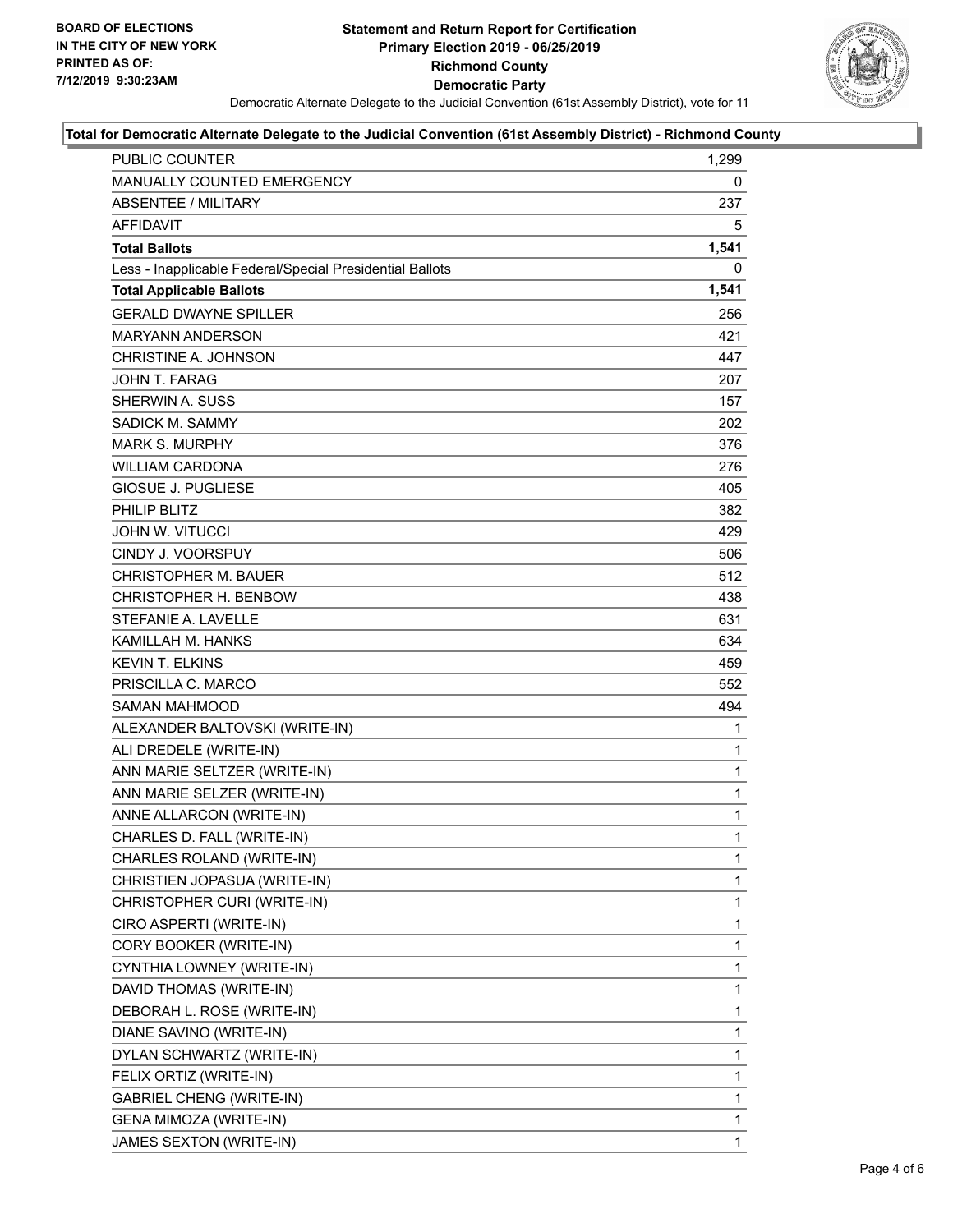#### **Statement and Return Report for Certification Primary Election 2019 - 06/25/2019 Richmond County Democratic Party** Democratic Alternate Delegate to the Judicial Convention (61st Assembly District), vote for 11



#### **Total for Democratic Alternate Delegate to the Judicial Convention (61st Assembly District) - Richmond County**

| JOHN F. ADRIAN (WRITE-IN)          | $\mathbf 1$  |
|------------------------------------|--------------|
| JOHN F. MORAN (WRITE-IN)           | $\mathbf{1}$ |
| JOHN N. SOLLAZZO (WRITE-IN)        | $\mathbf{1}$ |
| JOHN P. GULINO (WRITE-IN)          | $\mathbf{1}$ |
| JULIENNE VERDI (WRITE-IN)          | $\mathbf{1}$ |
| KAMALLAH HARRIS (WRITE-IN)         | $\mathbf{1}$ |
| KAREN VIVIANI (WRITE-IN)           | 1            |
| KATHLEEN MURPHY (WRITE-IN)         | $\mathbf{1}$ |
| KEVIN P. MCKERNAN (WRITE-IN)       | $\mathbf{1}$ |
| LINDY CRESCITELLI (WRITE-IN)       | 1            |
| LOUIS L. LIEDY (WRITE-IN)          | $\mathbf{1}$ |
| LUIS HERNANDEZ (WRITE-IN)          | $\mathbf{1}$ |
| MARTIN R. JAMES (WRITE-IN)         | $\mathbf{1}$ |
| MARYANN MELENDEZ (WRITE-IN)        | 1            |
| MARYBETH MELENDEZ (WRITE-IN)       | $\mathbf{1}$ |
| MICHAEL CUSICK (WRITE-IN)          | $\mathbf{1}$ |
| MICHAEL DOWNEY (WRITE-IN)          | 1            |
| MICHAEL SCHRADER (WRITE-IN)        | 1            |
| MICHELLE ROLLER (WRITE-IN)         | $\mathbf{1}$ |
| MODYE OLISO (WRITE-IN)             | $\mathbf{1}$ |
| OLUWARART OGANKYE (WRITE-IN)       | $\mathbf{1}$ |
| OMILAN JOHYSE (WRITE-IN)           | 1            |
| PETER KILLEN (WRITE-IN)            | $\mathbf{1}$ |
| RADHISRIHINA MOHAN (WRITE-IN)      | 1            |
| REMBA MOSDALE (WRITE-IN)           | $\mathbf{1}$ |
| SHARENE MULLUJE (WRITE-IN)         | 1            |
| STEVEN HIGGINS (WRITE-IN)          | $\mathbf{1}$ |
| STEVEN SCHWALL (WRITE-IN)          | 1            |
| TAL JASMIN (WRITE-IN)              | $\mathbf{1}$ |
| UNATTRIBUTABLE WRITE-IN (WRITE-IN) | 7            |
| VINCENT GRAZIANO (WRITE-IN)        | $\mathbf 1$  |
| <b>Total Votes</b>                 | 7,841        |
| Unrecorded                         | 9,110        |